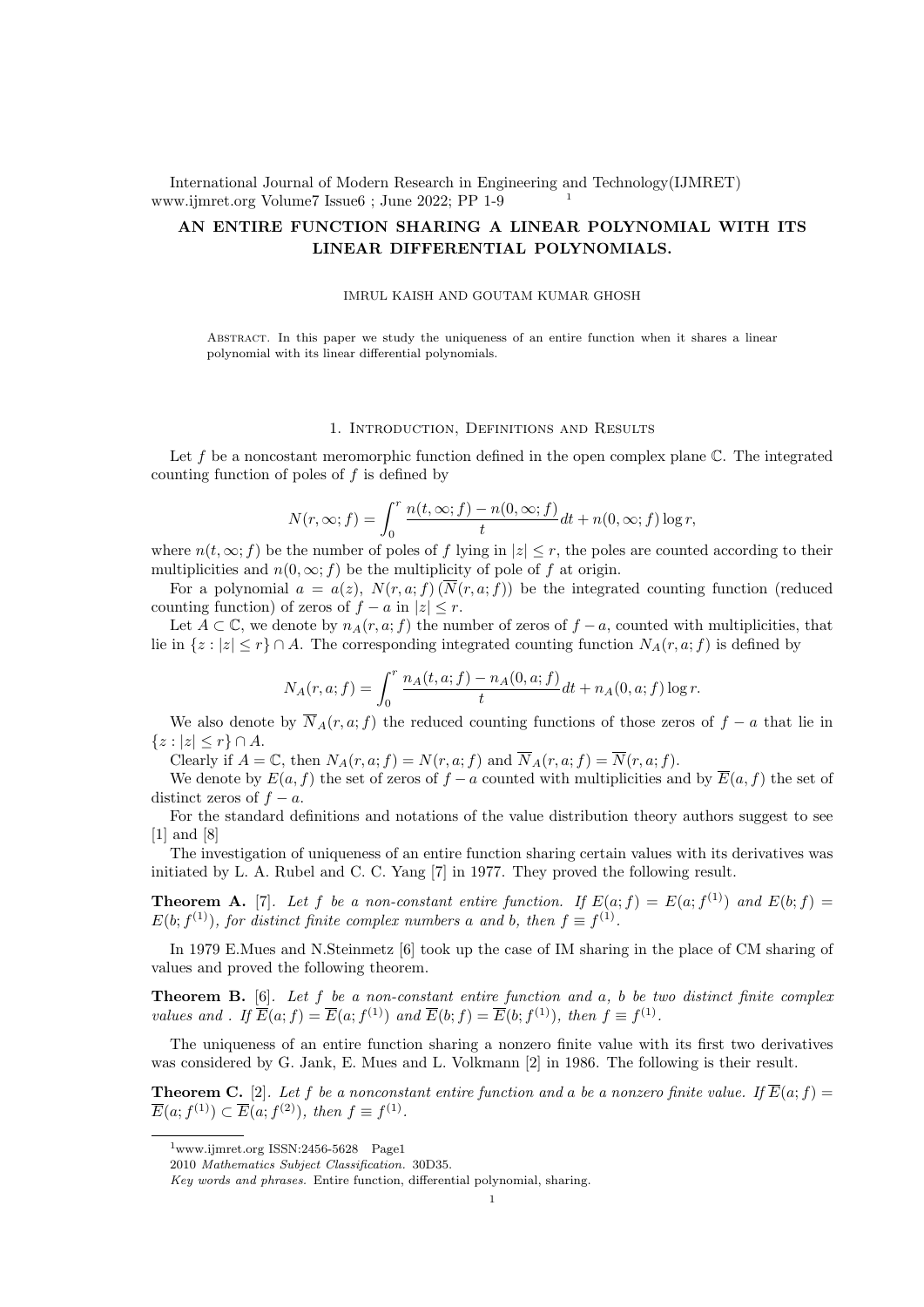### $2$  I. KAISH & G. K. GHOSH

Considering  $f = e^{\omega z} + \omega - 1$  and  $a = \omega$ , where  $\omega$  is a  $(k-1)$ th imaginary root of unity and  $k(\geq 3)$ is an integer, H. Zhong [9] pointed out that in Theorem A one cannot replace the second derivative by any higher order derivative. Under this context H. Zhong [9] proved the following theorem.

**Theorem D.** [9]. Let  $f$  be a non-constant entire function and a be a nonzero finite number. If  $E(a; f) = E(a; f<sup>(1)</sup>)$  and  $\overline{E}(a; f) \subset \overline{E}(a; f<sup>(n)</sup>) \cap \overline{E}(a; f<sup>(n+1)</sup>)$  for  $n(\geq 1)$ , then  $f \equiv f<sup>(n)</sup>$ .

I. Lahiri and I. Kaish [3] improved Theorem D by considering a shared polynomial. They proved the following theorem.

**Theorem E.** [3]. Let f be a non-constant entire function and  $a = a(z)(\neq 0)$  be a polynomial with  $deg(a) \neq deg(f)$ . Suppose that  $A = \overline{E}(a; f) \Delta \overline{E}(a; f^{(1)})$  and  $B = \overline{E}(a; f^{(1)}) \setminus {\overline{E}(a; f^{(n)}) \cap \overline{E}(a; f^{(1)})}$  $\overline{E}(a; f^{(n+1)})\},\,$  where  $\Delta$  denotes the symmetric difference of sets and  $n(\geq 1)$  is an integer. If

- (i)  $N_A(r, a; f) + N_A(r, a; f^{(1)}) = O\{\log T(r, f)\},\$
- (*ii*)  $N_B(r, a; f^{(1)}) = S(r, f)$ , and

(iii) each common zero of  $f - a$  and  $f^{(1)} - a$  has the same multiplicity,

then either  $f = \lambda e^z$ , where  $\lambda (\neq 0)$  is a constant.

Throughout the paper we denote by  $L$  a nonconstant linear differential polynomial in  $f$  of the form

$$
L = a_1 f^{(1)} + a_2 f^{(2)} + \dots + a_n f^{(n)},
$$
\n(1.1)

where  $a_1, a_2, \ldots, a_n (\neq 0)$  are constants.

In 1999 P. Li [5] considered linear differential polynomials and proved the following result.

**Theorem F.** [5]. Let f be a nonconstant entire function and L be defined by (1.1) and  $a(\neq 0)$  be a finite number. If  $\overline{E}(a; f) = \overline{E}(a; f^{(1)}) \subset \overline{E}(a; L) \cap \overline{E}(a; L^{(1)})$ , then  $f \equiv f^{(1)} \equiv L$ .

Considering a shared linear polynomial, we establish the following theorem which is our main result in the paper.

**Theorem 1.1.** Let f be a nonconstant entire function,  $a = a(z) = \alpha z + \beta$ , where  $\alpha (\neq 0), \beta$  are constants and  $k(\geq 1)$  be an integer. Further suppose that L defined by (1.1) be such that  $L^{(k+1)}$  is nonconstant and

(i)  $N_A(r, a; f) + N_A(r, a; f^{(1)}) = O\{\log T(r, f)\},\$  where  $A = \overline{E}(a; f) \Delta \overline{E}(a; f^{(1)})$ ;

(ii)  $N_B(r, a; f^{(1)}) = S(r, f)$ , where  $B = \overline{E}(a; f^{(1)}) \setminus {\overline{E}(a; L^{(k)}) \cap \overline{E}(a; L^{(k+1)})}$ ;

(iii) each common zero of  $f - a$  and  $f^{(1)} - a$  has the same multiplicity.

Then  $f = L = \lambda e^z$ , where  $\lambda (\neq 0)$  is a constant.

Putting  $A = B = \Phi$ , we obtain the following corollary.

**Corollary 1.1.** Let f be a nonconstant entire function,  $a = a(z) = \alpha z + \beta$ , where  $\alpha(\neq 0), \beta$  are constants and  $k(\geq 1)$  be an integer. Further suppose that L defined by (1.1) be such that  $L^{(k+1)}$  is nonconstant and

 $E(a; f) = E(a; f<sup>(1)</sup>), \overline{E}(a; f<sup>(1)</sup>) \subset {\overline{E}}(a; L<sup>(k)</sup>) \cap {\overline{E}}(a; L<sup>(k+1)</sup>)}.$ Then  $f = L = \lambda e^z$ , where  $\lambda (\neq 0)$  is a constant.

## 2. Lemmas

In this section we present some necessary lemmas.

**Lemma 2.1.** [3]. Let f be transcendental entire function of finite order and  $a = a(z) (\not\equiv 0)$ , be a polynomial and  $A = \overline{E}(a; f) \Delta \overline{E}(a; f^{(1)})$ .

If

(i)  $N_A(r, a; f) + N_A(r, a; f^{(1)}) = O\{\log T(r, f)\},\$ 

(ii) each common zero of  $f - a$  and  $f^{(1)} - a$  have the same multiplicity, then  $m(r, a; f) = m(r, \frac{1}{f-a}) = S(r, f)$ .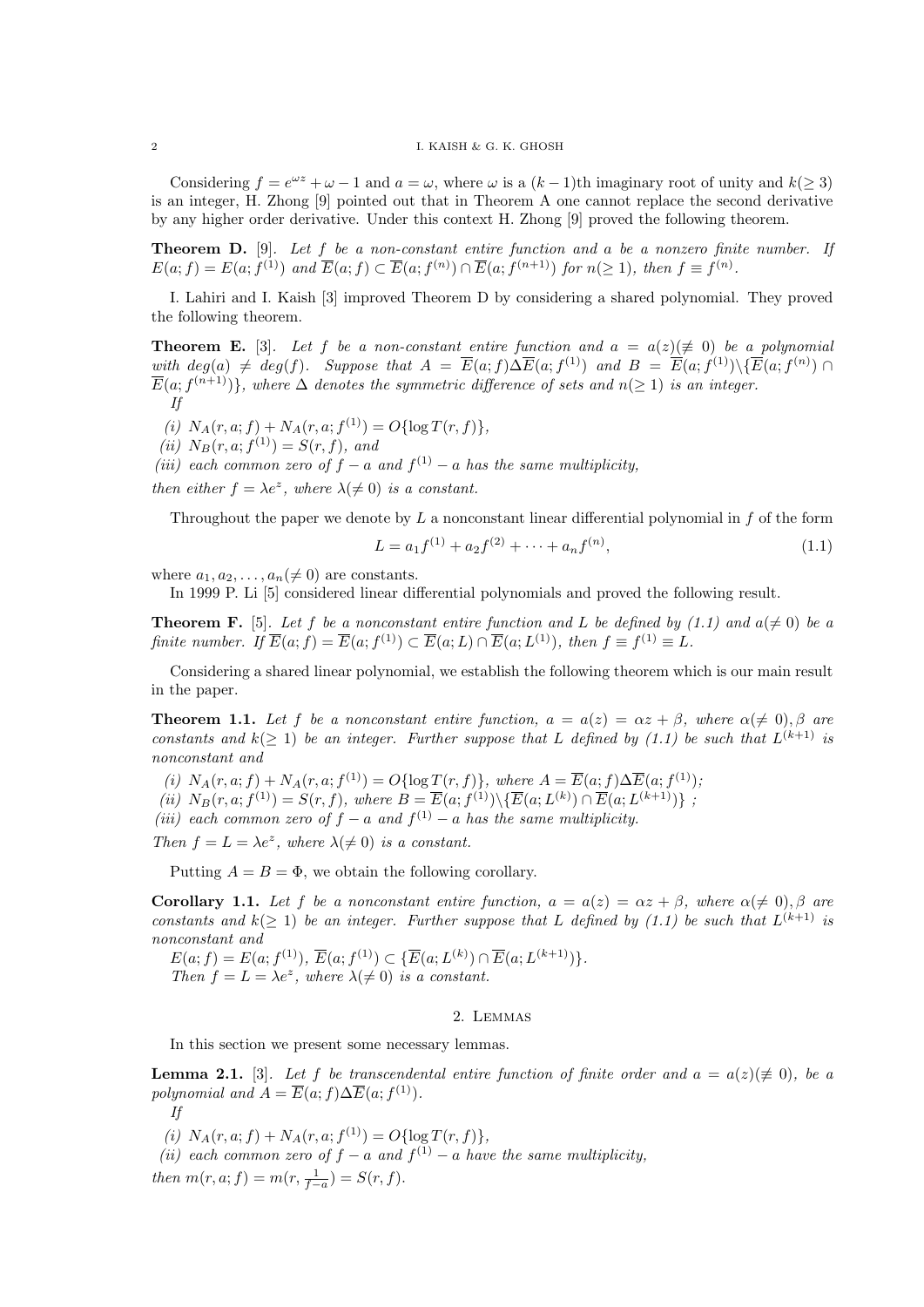**Lemma 2.2.** Let f be a transcendental entire function,  $a = a(z) = \alpha z + \beta$ , where  $\alpha (\neq 0), \beta$  are constant and L defined by (1.1) be such that  $L^{(k+1)}$  is nonconstant. Further suppose that  $(a-a^{(1)})L^{(k)} - a(f^{(1)}-a^{(1)})$ 

$$
h = \frac{(a-a^{\lambda})\sum \lambda - a(f^{\lambda}) - a(f^{\lambda})}{f - a}
$$
  
\nand  $A = \overline{E}(a; f) \setminus \overline{E}(a; f^{(1)})$   
\n $B = \overline{E}(a; f^{(1)}) \setminus \{\overline{E}(a; L^{(k)}) \cap \overline{E}(a; L^{(k+1)})\}, k(\ge 1)$  be an integer.  
\n $f$   
\n(i)  $N_A(r, a; f) + N_B(r, a; f^{(1)}) = S(r, f),$ 

- (ii) each common zero of  $f a$  and  $f^{(1)} a$  has the same multiplicity,
- $(iii)$  h is transcendental entire or meromorphic function,

then  $m(r, a; f^{(1)}) = m(r, \frac{1}{f^{(1)}-a}) = S(r, f)$ .

Proof. From the hypothesis we get

$$
N(r,h) \leq N_A(r,a;f) + N_B(r,a;f^{(1)}) + N_{(2}(r,a;f) + S(r,f)
$$
  
= 
$$
N_{(2}(r,a;f) + S(r,f),
$$
 (2.1)

where  $N_{(2}(r, a; f)$  is the counting function of multiple zeros of  $f - a$ .

Let  $z_0$  is a common zero of  $f - a$  and  $f^{(1)} - a$  with multiplicity  $q(\geq 2)$ , then  $z_0$  is a zero of  $a - a^{(1)} = (f^{(1)} - a^{(1)}) - (f^{(1)} - a)$  with multiplicity  $q - 1$ . So

$$
N_{(2}(r, a; f) \le 2N(r, 0; a - a^{(1)}) + N_A(r, a; f) = S(r, f),
$$

Therefore from  $(2.1)$  we get  $N(r, h) = S(r, f)$ . Since  $m(r, h) = S(r, f)$ , we have  $T(r, h) = S(r, f)$ . Now by a simple calculation we get  $f = a + \frac{1}{h} \{ (a - a^{(1)}) (L^{(k)} - a) - a (f^{(1)} - a) \}.$ Differentiating we obtain  $f^{(1)} = a^{(1)} + \left(\frac{1}{h}\right)^{(1)} \{ (a - a^{(1)}) (L^{(k)} - a) - a(f^{(1)} - a) \}$  $+\left(\frac{1}{h}\right)\left\{a^{(1)}(L^{(k)}-a)+(a-a^{(1)})(L^{(k+1)}-a^{(1)})-a^{(1)}(f^{(1)}-a)-a(f^{(2)}-a^{(1)})\right\}.$ 

That is,

$$
(f^{(1)} - a) \left\{ 1 + \left(\frac{a}{h}\right)^{(1)} \right\} = (a^{(1)} - a) + \left(\frac{a - a^{(1)}}{h}\right)^{(1)} (L^{(k)} - a) + \left(\frac{a - a^{(1)}}{h}\right) (L^{(k+1)} - a^{(1)}) - \left(\frac{a}{h}\right) (f^{(2)} - a^{(1)}).
$$
(2.2)

Case 1:

First we suppose  $k = 1$ . Then from  $(2.2)$  we get

$$
(f^{(1)} - a) \left\{ 1 + \left(\frac{a}{h}\right)^{(1)} \right\} = (a^{(1)} - a) + \left(\frac{a - a^{(1)}}{h}\right)^{(1)} (L^{(1)} - a) + \left(\frac{a - a^{(1)}}{h}\right) (L^{(2)} - a^{(1)})
$$

$$
- \left(\frac{a}{h}\right) (f^{(2)} - a^{(1)})
$$

$$
= (a^{(1)} - a) + \left(\frac{a - a^{(1)}}{h}\right)^{(1)} (a_1 a^{(1)} - a) + \left(\frac{a - a^{(1)}}{h}\right)^{(1)} (L^{(1)} - a_1 a^{(1)})
$$

$$
+ \left(\frac{a - a^{(1)}}{h}\right) L^{(2)} - \left(\frac{a - a^{(1)}}{h}\right) a^{(1)} - \left(\frac{a}{h}\right) (f^{(2)} - a^{(1)}).
$$

This implies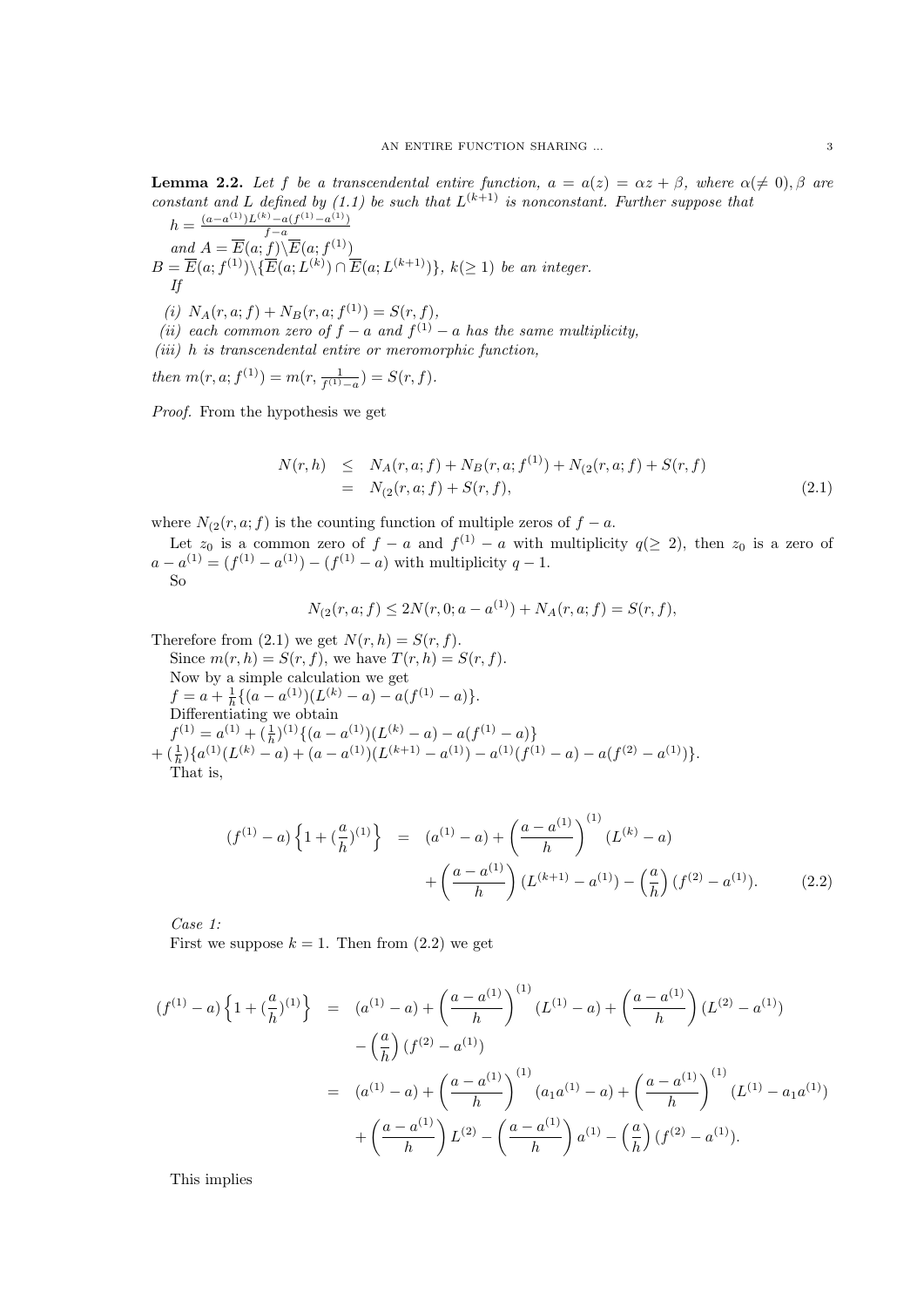#### $4$  I. KAISH & G. K. GHOSH

$$
\frac{1}{f^{(1)}-a} = \frac{\zeta}{\eta} - \frac{1}{\eta} \left( \frac{a - a^{(1)}}{h} \right)^{(1)} \frac{L^{(1)} - a_1 a^{(1)}}{f^{(1)} - a} - \frac{a - a^{(1)}}{h \eta} \cdot \frac{L^{(2)}}{f^{(1)} - a} + \frac{a}{h \eta} \cdot \frac{f^{(2)} - a^{(1)}}{f^{(1)} - a},
$$
\n(2.3)

where  $\zeta = 1 + \left(\frac{a}{h}\right)^{(1)}$  and  $\eta = (a^{(1)} - a) + \left(\frac{a - a^{(1)}}{h}\right)$  $\left(\frac{a^{(1)}}{h}\right)^{(1)}(a_1a^{(1)}-a)-\left(\frac{a-a^{(1)}}{h}\right)$  $\frac{a^{(1)}}{h}$   $a^{(1)}$ .

We now verify that  $\zeta \not\equiv 0$  and  $\eta \not\equiv 0$ . If  $\zeta \equiv 0$ , then  $1 + (\frac{a}{h})^{(1)} \equiv 0$ . Integrating we get  $h = \frac{a}{d-z}$ , where  $d$  is a constant, and this implies a contradiction as  $h$  is transcendental.

If  $\eta \equiv 0$ , then  $(a^{(1)} - a) + \left(\frac{a - a^{(1)}}{h}\right)$  $\left(\frac{a^{(1)}}{h}\right)^{(1)}(a_1a^{(1)}-a)-\left(\frac{a-a^{(1)}}{h}\right)$ 

Integrating we get

 $h = \frac{P(z)}{Q(z)}$  $\frac{P(z)}{Q(z)}$ , where  $P(z)$  and  $Q(z)$  are polynomials of degree 2, which is a contradiction as h is transcendental.

 $\left(\frac{a^{(1)}}{h}\right) a^{(1)} \equiv 0$ 

Since clearly  $T(r, \zeta) + T(r, \eta) = S(r, f)$ , from (2.3) we get  $m(r, a; f^{(1)}) = m(r, \frac{1}{f^{(1)}-a}) = S(r, f)$ . Case 2:

Next we suppose  $k > 1$ . Then from  $(2.2)$  we get

$$
(f^{(1)} - a) \left\{ 1 + \left(\frac{a}{h}\right)^{(1)} \right\} = (a^{(1)} - a) - \left(\frac{a(a - a^{(1)})}{h}\right)^{(1)} + \left(\frac{a - a^{(1)}}{h}\right)^{(1)} L^{(k)}
$$

$$
+ \left(\frac{a - a^{(1)}}{h}\right) L^{(k+1)} - \left(\frac{a}{h}\right) (f^{(2)} - a^{(1)})
$$

This implies

$$
\frac{1}{f^{(1)}-a} = \frac{\zeta}{\eta_1} - \frac{1}{\eta_1} \left(\frac{a-a^{(1)}}{h}\right)^{(1)} \frac{L^{(k)}}{f^{(1)}-a} - \frac{a-a^{(1)}}{h\eta_1} \cdot \frac{L^{(k+1)}}{f^{(1)}-a} + \frac{a}{h\eta_1} \cdot \frac{f^{(2)}-a^{(1)}}{f^{(1)}-a},
$$
\n(2.4)

where  $\zeta = 1 + \left(\frac{a}{h}\right)^{(1)}$  and  $\eta_1 = (a^{(1)} - a) - \left(\frac{a(a - a^{(1)})}{h}\right)$  $\frac{(-a^{(1)})}{h}\bigg)^{(1)}.$ In case 1 we see that  $\zeta \neq 0$ . We now verify that  $\eta_1 \neq 0$ . If  $\eta_1 \equiv 0$ , then

$$
(a^{(1)} - a) - \left(\frac{a(a - a^{(1)})}{h}\right)^{(1)} \equiv 0.
$$

Integrating we get,  $h = \frac{P_1(z)}{Q_2(z)}$  $\frac{P_1(z)}{Q_1(z)}$ , where  $P_1(z)$  and  $Q_1(z)$  are polynomials of degree 2, which is a contradiction as  $h$  is transcendental.

Since clearly  $T(r, \zeta) + T(r, \eta_1) = S(r, f)$ , from (2.4) we get  $m(r, a; f^{(1)}) = m(r, \frac{1}{f^{(1)} - a}) = S(r, f)$ . This proves the lemma.  $\Box$ 

**Lemma 2.3.** Let f be a transcendental entire function,  $a = a(z) = \alpha z + \beta$ , where  $\alpha (\neq 0), \beta$  are constants and  $k(\geq 1)$  be an integer. Further suppose that L defined by (1.1) be such that  $L^{(k+1)}$  is nonconstant and

(i)  $N_A(r, a; f) + N_A(r, a; f^{(1)}) = S(r, f)$ , where  $A = \overline{E}(a; f) \Delta \overline{E}(a; f^{(1)})$ ;

(ii)  $N_B(r, a; f^{(1)}) = S(r, f)$ , where  $B = \overline{E}(a; f^{(1)}) \setminus {\overline{E}(a; L^{(k)}) \cap \overline{E}(a; L^{(k+1)})}$ ;

- (iii) each common zero of  $f a$  and  $f^{(1)} a$  has the same multiplicity;
- (iv)  $m(r, a; f) = S(r, f)$ .

Then  $f = L = \lambda e^z$ , where  $\lambda (\neq 0)$  is a constant.

Proof. Let

$$
\phi = \frac{f^{(1)} - a}{f - a}.\tag{2.5}
$$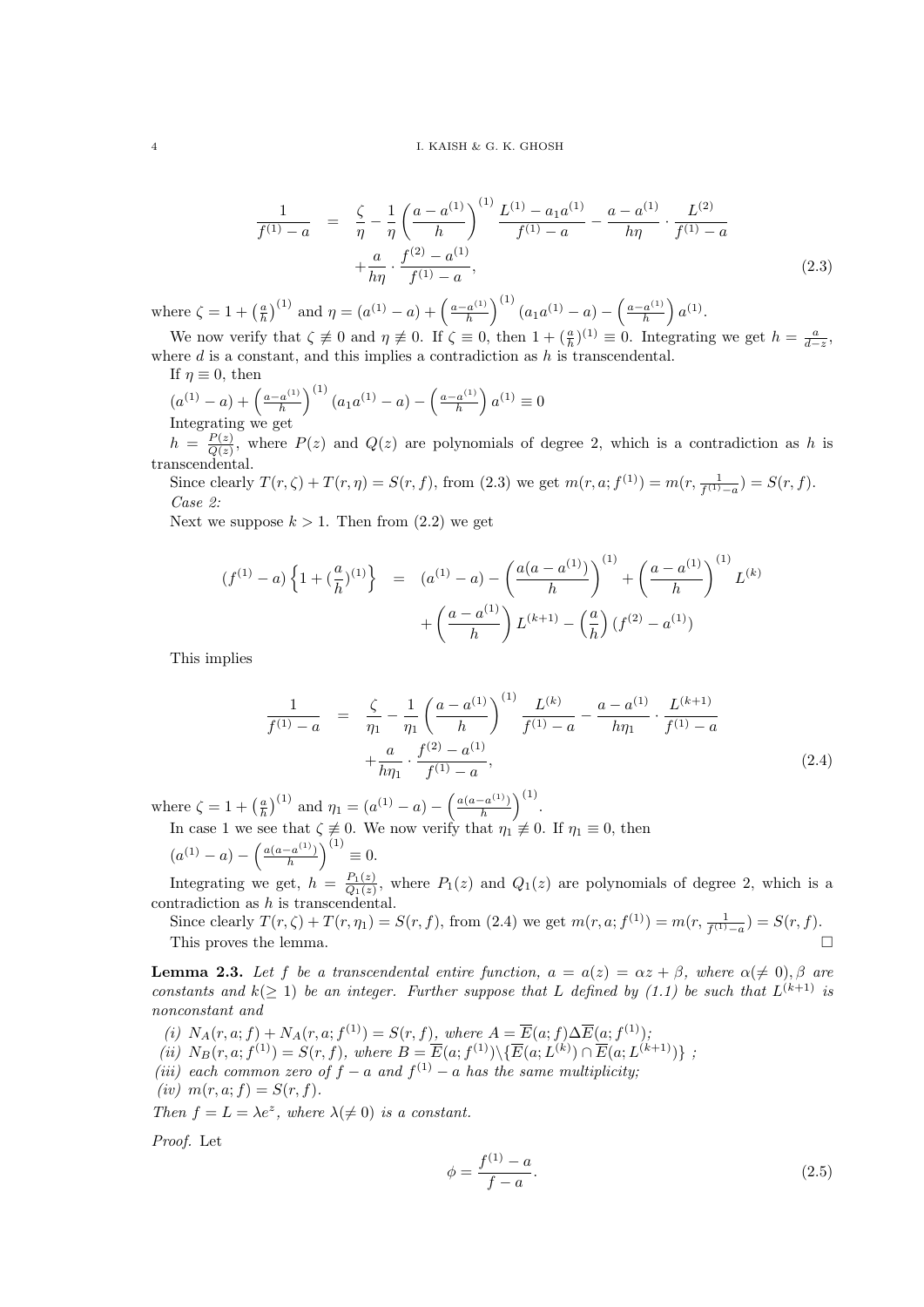By the hypotheses,  $N(r, \phi) \leq N_A(r, a; f) + S(r, f) = S(r, f)$  and

$$
m(r,\phi) = m\left(r, \frac{f^{(1)} - a^{(1)} + a^{(1)} - a}{f - a}\right) \le m(r,a;f) + S(r,f) = S(r,f).
$$

Therefore  $T(r, \phi) = S(r, f)$ . Now from (2.5) we get

$$
f^{(1)} = \mu_1 + \nu_1 f,\tag{2.6}
$$

where  $\mu_1 = a(1 - \phi)$  and  $\nu_1 = \phi$ .

Differentiating (2.6) and using it again, we get

$$
f^{(2)} = \mu_2 + \nu_2 f,\tag{2.7}
$$

where  $\mu_2 = \mu_1^{(1)} + \nu_1 \mu_1$  and  $\nu_2 = \nu_1^{(1)} + \nu_1 \nu_1$ . Differentiating  $(2.7)$  and using  $(2.6)$  we get

$$
f^{(3)} = \mu_3 + \nu_3 f,
$$

where  $\mu_3 = \mu_2^{(1)} + \mu_1 \nu_2$  and  $\nu_3 = \nu_2^{(1)} + \nu_2 \nu_1$ . In general, we obtain

$$
f^{(j)} = \mu_j + \nu_j f,\tag{2.8}
$$

where  $\mu_{j+1} = \mu_j^{(1)} + \mu_1 \nu_j$  and  $\nu_{j+1} = \nu_j^{(1)} + \nu_1 \nu_j$  for  $j = 1, 2, 3, \dots$ 

Clearly  $T(r, \mu_j)+T(r, \nu_j)=S(r, f)$  for  $j=1, 2, 3, \ldots$  Let  $z_0$  be a pole of  $\phi$  with multiplicity  $p(\geq 2)$ . Then  $z_0$  is a pole of  $\nu_2$  with multiplicity max $\{2p, p+1\} = 2p$  and is a pole of  $\nu_3$  with multiplicity  $\max\{3p, 2p+1\} = 3p$ . In general,  $z_0$  is a pole of  $\nu_{j+1}$  with multiplicity  $\max\{(j+1)p, jp+1\} = (j+1)p$ . Now

$$
L^{(k)} = \sum_{j=1}^{n} a_j f^{(j+k)} = \sum_{j=1}^{n} a_j \mu_{j+k} + \left(\sum_{j=1}^{n} a_j \nu_{j+k}\right) f = \xi + \chi f, \text{say.}
$$
 (2.9)

Clearly  $T(r, \xi) + T(r, \chi) = S(r, f)$ . Differentiating (2.9) we obtain

$$
L^{(k+1)} = \xi^{(1)} + \chi^{(1)}f + \chi f^{(1)}.
$$
\n(2.10)

Let  $E^* = \overline{E}(a; f) \cap \overline{E}(a; f^{(1)}) \cap \overline{E}(a; L^{(k)}) \cap \overline{E}(a; L^{(k+1)})$ . We note that  $E^* \neq \emptyset$  because otherwise  $N(r, a; f) = S(r, f)$ , a contradiction. If  $z_1 \in E^*$ , then from (2.9) and (2.10) we get

$$
\xi(z_1) + \chi(z_1)a(z_1) = a(z_1) \tag{2.11}
$$

and

$$
\xi^{(1)}(z_1) + \chi^{(1)}(z_1)a(z_1) + \chi(z_1)a(z_1) = a(z_1). \tag{2.12}
$$

We put  $\gamma = \xi + \chi a - a$  and  $\delta = \xi^{(1)} + \chi^{(1)} a + \chi a - a$ . Then  $T(r, \gamma) + T(r, \delta) = S(r, f)$ . If  $\gamma \neq 0$ , then from (2.11) we get  $N_{E^*}(r, a; f) = \overline{N}_{E^*}(r, a; f) \le N(r, 0; \gamma) = S(r, f)$ . Now

$$
N(r, a; f) \leq N_A(r, a; f) + N_B(r, a; f^{(1)}) + N_{E^*}(r, a; f) + S(r, f)
$$
  
=  $S(r, f)$ 

and by hypothesis  $T(r, f) = S(r, f)$ , a contradiction. So  $\gamma \equiv 0$ . Similarly we can show that  $\delta \equiv 0$ . This implies that  $\xi \equiv 0$  and  $\chi \equiv 1$ . From (2.9) we get  $f \equiv L^{(k)}$ .

Also  $\sum_{i=1}^{n} a_i \nu_{j+k} \equiv 1$  and  $a_n \neq 0$  imply that  $\phi$  has no pole. For, otherwise the left hand side would have some pole while the right hand side is a constant, a contradiction.

Further from  $\sum_{n=1}^n$  $j=1$  $a_j \nu_{j+k} \equiv 1$  we get

$$
a_n \phi^{n+k} + P[\phi] \equiv 0,\tag{2.13}
$$

where P[ $\phi$ ] is a differential polynomial in  $\phi$  with degree not exceeding  $n + k - 1$ .

If  $\phi$  is a transcendental entire function, then by Clunie's lemma we have  $m(r, \phi) = S(r, \phi)$ , a contradiction. If  $\phi$  is a nonconstant polynomial, then the left hand side of (2.13) is a nonconstant polynomial, which is impossible. Therefore  $\phi$  is a constant and we get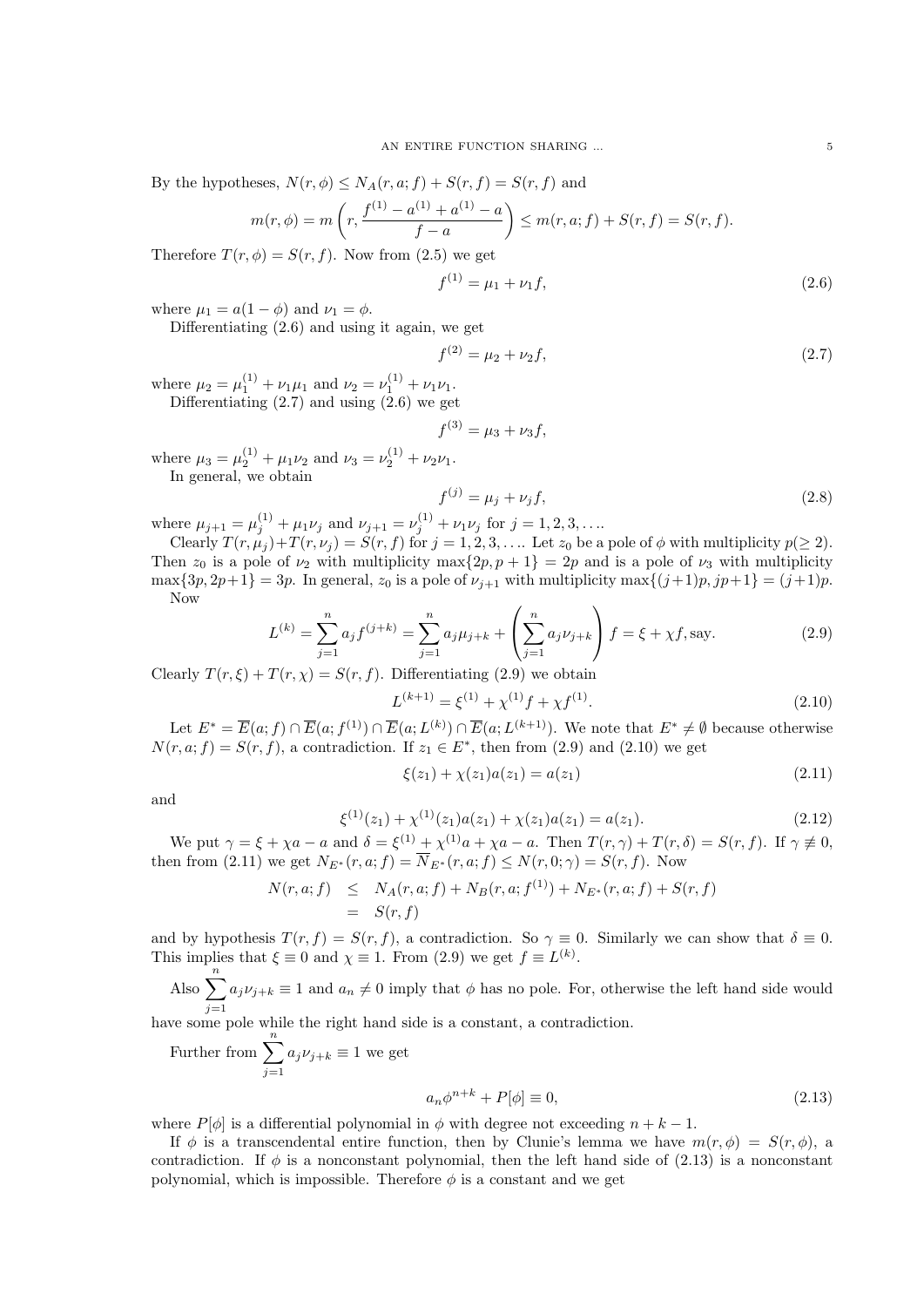$$
f^{(1)} - a = \phi(f - a), \text{ i.e., } f^{(1)} - \phi f = a(1 - \phi), \text{ i.e., } \frac{df}{dz} - \phi f = (\alpha z + \beta)(1 - \phi).
$$
  
\n
$$
F_1 : \begin{array}{ccc} \vdots & \vdots & \vdots \\ \downarrow & \downarrow & \downarrow \\ \end{array}
$$

This implies  $\frac{d}{dz}(e^{-\phi z}f) = e^{-\phi z}(\alpha z + \beta)(1 - \phi)$  and so on integration we obtain

$$
e^{-\phi z} f = \frac{a(\phi - 1)}{\phi} e^{-\phi z} (a + \frac{\alpha}{\phi}) + c,
$$

i.e.,

$$
f = \frac{\phi - 1}{\phi} + \lambda e^{\phi z},
$$

where  $\lambda(\neq 0)$  is a constant.

Therefore

$$
L^{(k)} = \sum_{j=1}^{n} a_j f^{(j+k)} = \left(\sum_{j=1}^{n} a_j \phi^{j+k}\right) \lambda e^{\phi z}
$$
  
= 
$$
\left(\sum_{j=1}^{n} a_j \nu_{j+k}\right) \lambda e^{\phi z} = \lambda e^{\phi z} = \frac{f^{(1)}}{\phi} - \frac{\phi - 1}{\phi^2} \left(a + \frac{\alpha}{\phi}\right).
$$
 (2.14)

Since  $E^* \neq \emptyset$ , we have  $f(z_2) = f^{(1)}(z_2) = L^{(k)}(z_2) = L^{(k+1)}(z_2) = a(z_2)$  for some  $z_2 \in E^*$ . Then from (2.14) we get

 $a(z_2) = \frac{a(z_2)}{\phi} - \frac{\phi - 1}{\phi^2} \left( a(z_2) + \frac{\alpha}{\phi} \right)$ . By simple calculation we get  $(\phi - 1)\{(\phi + 1)a(z_2 + \alpha\} = 0$ If  $\phi \neq 1$ , then  $\{(\phi + 1)a(z_2) + \alpha\} = 0$  and by the hypothesis we get  $N_{E^*}(r, a; f) = \overline{N}_{E^*}(r, a; f) \leq$  $N(r, 0; \{(\phi + 1)a + \alpha\}) = S(r, f)$ . Now

$$
N(r, a; f) \leq N_A(r, a; f) + N_B(r, a; f^{(1)}) + N_{E^*}(r, a; f) + S(r, f)
$$
  
=  $S(r, f)$ 

and by hypothesis  $T(r, f) = S(r, f)$ , a contradiction.

Therefore  $\phi = 1$  and  $L^{(k)} \equiv f \equiv \lambda e^z$ .

Now we have

$$
\lambda e^z = L^{(k)} = \sum_{j=1}^n a_j f^{(j+k)} = \left(\sum_{j=1}^n a_j\right) \lambda e^z \text{ and so } \sum_{j=1}^n a_j = 1.
$$

Therefore  $L = \sum_{n=1}^{\infty}$  $j=1$  $a_j f^{(j)} =$  $\left(\sum_{n=1}^{n}\right)$  $j=1$  $a_j$  $\lambda e^z = \lambda e^z$ . This proves the lemma.

**Lemma 2.4.**  $\{p.58 \mid 7\}$ . Each solution of the differential equation

$$
a_n f^{(n)} + a_{n-1} f^{(n-1)} + \dots + a_0 f = 0,
$$

where  $a_0(\neq 0), a_1, \cdots, a_n(\neq 0)$  are polynomials, is an entire function of finite order.

**Lemma 2.5.**  $\{p.47\ [1]\}$ . Let f be a nonconstant meromorphic function and  $a_1, a_2, a_3$  be three distinct meromorphic functions satisfying  $T(r, a_{\nu}) = S(r, f)$  for  $\nu = 1, 2, 3$ . Then  $T(r, f) \leq \overline{N}(r, 0; f - a_1) + \overline{N}(r, 0; f - a_2) + \overline{N}(r, 0; f - a_3) + S(r, f).$ 

### 3. Proof of The Theorem

First we claim that f is a transcendental entire function. If f is a polynomial, then  $T(r, f)$  =  $O(\log r)$  and  $N_A(r, a; f) + N_A(r, a; f^{(1)}) = O(\log r)$ . Then from the hypothesis we get  $O(\log r)$  $O(\log T(r, f)) = S(r, f)$ , which implies  $T(r, f) = S(r, f)$ , a contradiction. Therefore  $A = \emptyset$ . Similarly,  $N_B(r, a; f^{(1)}) = S(r, f)$  implies  $B = \emptyset$ .

Therefore  $E(a; f) = E(a; f<sup>(1)</sup>)$  and  $\overline{E}(a; f<sup>(1)</sup>) \subset \overline{E}(a, L<sup>(k)</sup>) \cap \overline{E}(a; L<sup>(k+1)</sup>).$ 

First we suppose degree of f be 1 and we consider  $f(z) = Az + B$ , where  $A(\neq 0)$ , B are constants. Then  $f^{(1)} = A$  and  $L^{(k)} \equiv L^{(k+1)} \equiv 0$ . Now  $\frac{A-\beta}{\alpha}$  is the only zero of  $f^{(1)} - a$  and  $-\frac{\beta}{\alpha}$  is the only zero of  $L^{(k)} - a$ . So  $\overline{E}(a; f^{(1)}) \subset \overline{E}(a, L^{(k)})$  implies that  $\frac{A-\beta}{\alpha} = -\frac{\beta}{\alpha}$  and so  $A = 0$ , a contradiction.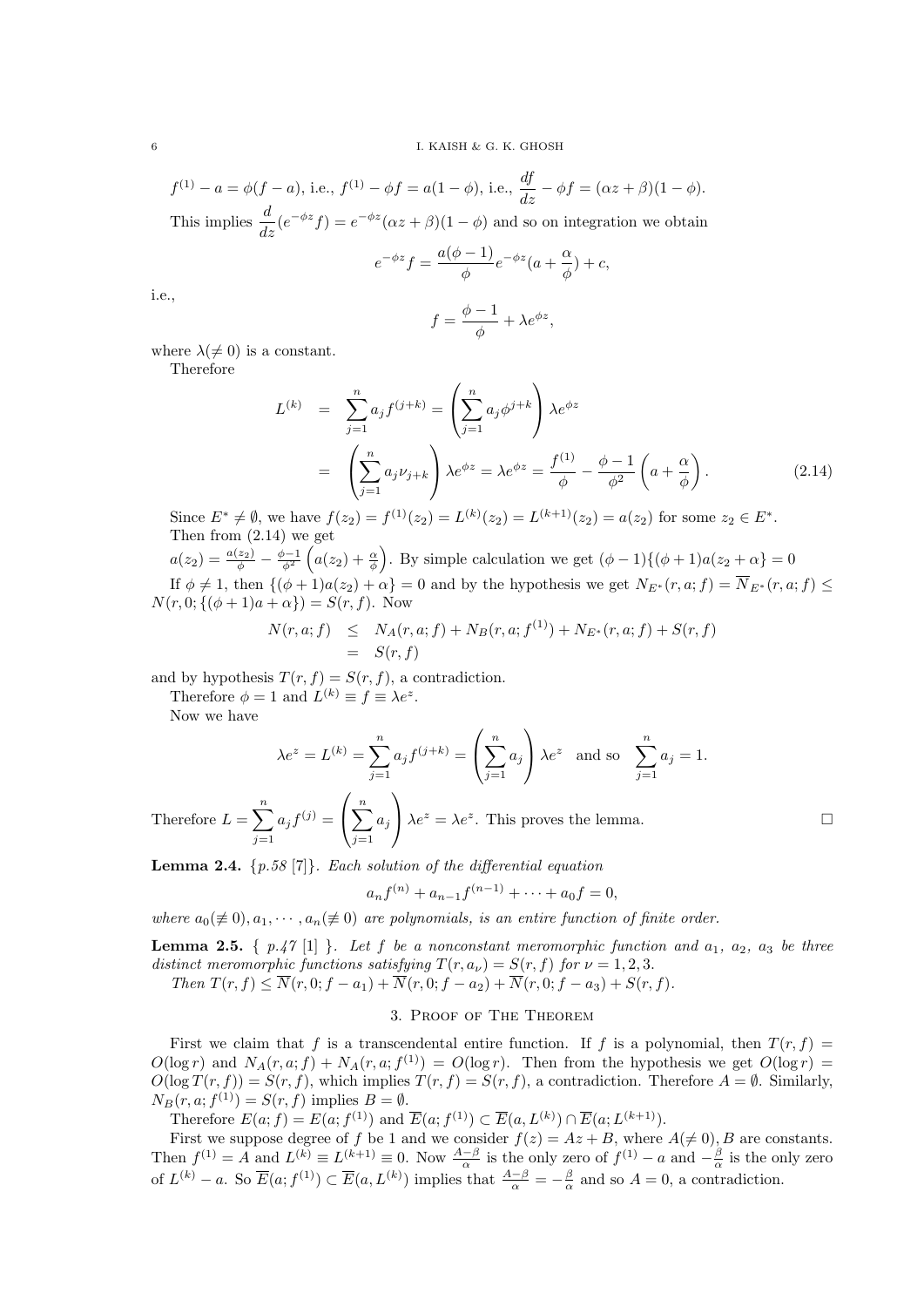Next we suppose that the degree of f be greater than 1. Then  $deg(f - a) > deg(f^{(1)} - a)$ . Since each common zero of  $f - a$  and  $f^{(1)} - a$  has the same multiplicity, this contradicts the fact that  $E(a; f) = E(a; f<sup>(1)</sup>).$ 

Therefore our claim  $'f$  is a transcendental entire function' is established.

We note that a common zero of  $f - a$  and  $f^{(1)} - a$  of multiplicity  $q(\geq 2)$  is a zero of  $a - a^{(1)} =$  $(f<sup>(1)</sup> - a<sup>(1)</sup>) - (f<sup>(1)</sup> - a)$  with multiplicity  $q - 1 \ge 1$ . Therefore

$$
N_{(2}(r, a; f^{(1)} | f = a) \le 2N(r, 0; a - a^{(1)}) = S(r, f),
$$

where  $N_{(2)}(r, a; f^{(1)}|f = a)$  denotes the counting function (counted with multiplicities) of those multiple zeros of  $f^{(1)} - a$ , which are also zeros of  $f - a$ .

Now

$$
N_{(2}(r, a; f^{(1)}) \leq N_A(r, a; f^{(1)}) + N_B(r, a; f^{(1)}) + N_{(2}(r, a; f^{(1)} | f = a) + S(r, f)
$$
  
= 
$$
N_{(2}(r, a; f^{(1)} | f = a) + S(r, f)
$$
  
= 
$$
S(r, f),
$$
 (3.1)

where  $N_{(2)}(r, a; f^{(1)})$  denotes the counting function (counted with multiplicities) of multiple zeros of  $f^{(1)} - a.$ 

*Case 1:* Let  $L^{(k)} \equiv L^{(k+1)} \equiv f^{(1)}$ .

Then  $L^{(k)} = L^{(k+1)} = f^{(1)} = \lambda e^z$ , where  $\lambda (\neq 0)$  is a constant.

Therefore  $f = \lambda e^z + t$ , where t is a constant.

By Lemma 2.5 we get

$$
T(r, \lambda e^z) \leq \overline{N}(r, 0; \lambda e^z) + \overline{N}(r, \infty; \lambda e^z) + \overline{N}(r, a - t; \lambda e^z) + S(r, \lambda e^z)
$$
  
= 
$$
\overline{N}(r, a; f) + S(r, \lambda e^z),
$$

which implies  $\overline{N}(r, a; f) \neq S(r, f)$ . Again since  $N_A(r, a; f) + N_B(r, a; f^{(1)}) = S(r, f)$ , we get  $\overline{E}(a; f) \cap$  $\overline{E}(a; f^{(1)}) \neq \emptyset$ , otherwise  $\overline{N}(r, a; f) \neq S(r, f)$ . This implies  $t = 0$  and so  $f = L^{(k)}$ .

Now 
$$
m(r, a; f) \leq m(r, \frac{a}{f-a} + 1) + S(r, f) = m(r, \frac{f}{f-a}) + S(r, f) = m(r, \frac{L^{(k)}}{f-a}) + S(r, f) = S(r, f)
$$
. Therefore by Lemma 2.3 we get  $f = L = \lambda e^z$ , where  $\lambda(\neq 0)$  is a constant.

*Case 2*: Let  $L^{(k+1)} \not\equiv f^{(1)}$ . Then using (3.1) we get by the hypothesis

$$
N(r, a; f^{(1)}) \leq N_B(r, a; f^{(1)}) + N(r, \frac{a}{a - \alpha}; \frac{L^{(k+1)}}{f^{(1)} - \alpha}) + S(r, f)
$$
  
\n
$$
\leq T(r, \frac{L^{(k+1)}}{f^{(1)} - \alpha}) + S(r, f)
$$
  
\n
$$
= N(r, \frac{L^{(k+1)}}{f^{(1)} - \alpha}) + S(r, f)
$$
  
\n
$$
\leq N(r, \alpha; f^{(1)}) + S(r, f).
$$
 (3.2)

Again

$$
m(r, a; f) \leq m(r, \frac{f^{(1)} - \alpha}{f - a} \cdot \frac{1}{f^{(1)} - \alpha})
$$
  
\n
$$
\leq m(r, \alpha; f^{(1)}) + S(r, f)
$$
  
\n
$$
= T(r, f^{(1)}) - N(r, \alpha; f^{(1)}) + S(r, f)
$$
  
\n
$$
= m(r, f^{(1)}) - N(r, \alpha; f^{(1)}) + S(r, f)
$$
  
\n
$$
\leq m(r, f) - N(r, \alpha; f^{(1)}) + S(r, f)
$$
  
\n
$$
= T(r, f) - N(r, \alpha; f^{(1)}) + S(r, f)
$$

i.e.,  $N(r, \alpha; f^{(1)}) \leq N(r, a; f) + S(r, f)$ . So from (3.2) we get

$$
N(r, a; f^{(1)}) \le N(r, a; f) + S(r, f). \tag{3.3}
$$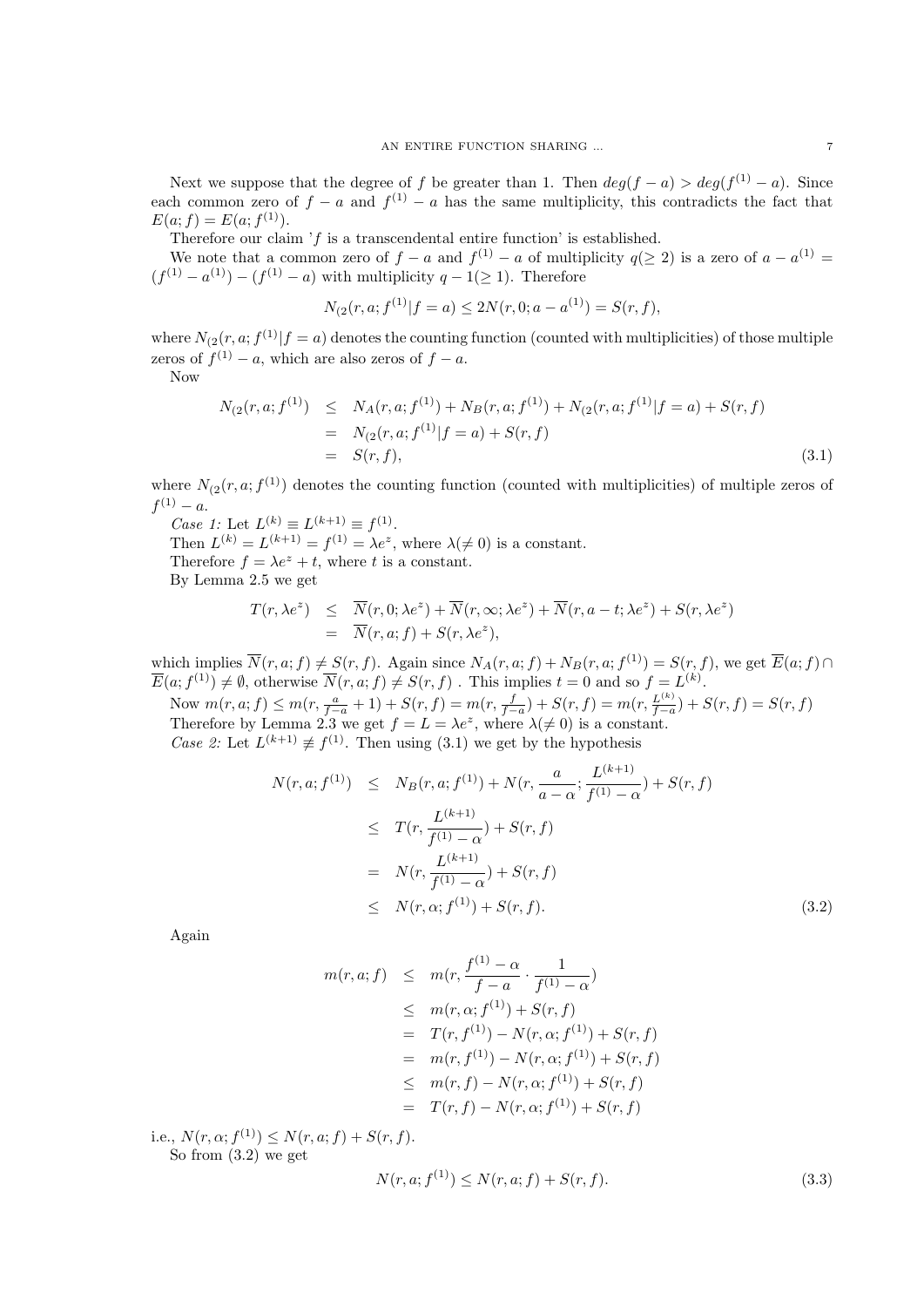Again

$$
N(r, a; f) \leq N_A(r, a; f) + N(r, a; f(1) | f = a)
$$
  
 
$$
\leq N(r, a; f(1)) + S(r, f).
$$
 (3.4)

Therefore from (3.3) and (3.4) we get

$$
N(r, a; f(1)) = N(r, a; f) + S(r, f).
$$
\n(3.5)

Let  $h$ , defined as in Lemma 2.2, be transcendental. Then

$$
T(r, f) = m(r, f) = m(r, \frac{1}{h} \{ (a - a^{(1)}) (L^{(k)} - a) - a(f^{(1)} - a) \}) + S(r, f)
$$
  
\n
$$
\leq m(r, \frac{1}{h} \{ (a - a^{(1)}) L^{(k)} - a f^{(1)} \}) + S(r, f)
$$
  
\n
$$
\leq m(r, f^{(1)}) + S(r, f)
$$
  
\n
$$
= T(r, f^{(1)}) + S(r, f)
$$
  
\n
$$
\leq m(r, f) + S(r, f)
$$
  
\n
$$
= T(r, f) + S(r, f).
$$

Therefore

$$
T(r, f(1)) = T(r, f) + S(r, f).
$$
\n(3.6)

Again by Lemma 2.2 we get  $m(r, a; f<sup>(1)</sup>) = S(r, f)$ . Then from (3.5) and (3.6) we get  $m(r, a; f) = S(r, f)$ . Next we suppose that  $h$  is rational. Then by Lemma 2.4 we see that  $f$  is of finite order. So by the hypothesis and Lemma 2.1 we get  $m(r, a; f) = S(r, f)$ . Therefore by Lemma 2.3 we get  $f = L = \lambda e^z$ , where  $\lambda (\neq 0)$  is a constant. *Case 3:* Finally let  $L^{(k+1)} \not\equiv L^{(k)}$ . Then by the hypothesis and (3.1) we get

$$
N(r, a; f^{(1)}) \leq N_B(r, a; f^{(1)}) + N(r, 1; \frac{L^{(k+1)}}{L^{(k)}}) + S(r, f)
$$
  
\n
$$
\leq T(r, \frac{L^{(k+1)}}{L^{(k)}}) + S(r, f)
$$
  
\n
$$
= N(r, \frac{L^{(k+1)}}{L^{(k)}}) + S(r, f)
$$
  
\n
$$
= \overline{N}(r, 0; L^{(k)}) + S(r, f).
$$
 (3.7)

Again

$$
m(r, a; f) = m(r, \frac{L^{(k)}}{f - a} \cdot \frac{1}{L^{(k)}})
$$
  
\n
$$
\leq m(r, 0; L^{(k)}) + S(r, f)
$$
  
\n
$$
= T(r, L^{(k)}) - N(r, 0; L^{(k)}) + S(r, f)
$$
  
\n
$$
= m(r, L^{(k)}) - N(r, 0; L^{(k)}) + S(r, f)
$$
  
\n
$$
\leq m(r, \frac{L^{(k)}}{f}) + m(r, f) - N(r, 0; L^{(k)}) + S(r, f)
$$
  
\n
$$
= m(r, f) - N(r, 0; L^{(k)}) + S(r, f)
$$
  
\n
$$
= T(r, f) - N(r, 0; L^{(k)}) + S(r, f)
$$

and so

 $N(r, 0; L^{(k)}) \leq N(r, a; f) + S(r, f)$ . Now by (3.7) we get

$$
N(r, a; f^{(1)}) \le N(r, a; f) + S(r, f). \tag{3.8}
$$